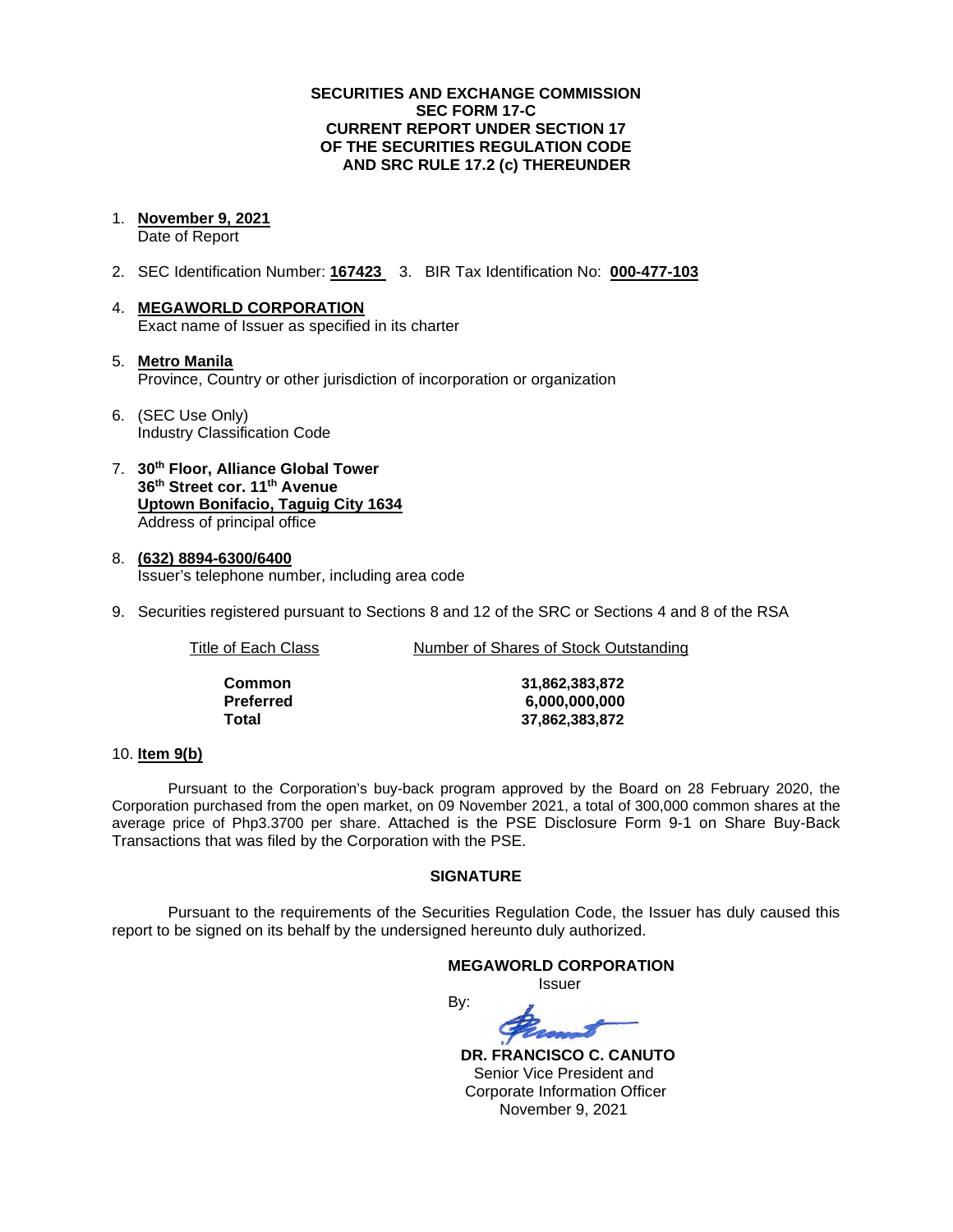# **SECURITIES AND EXCHANGE COMMISSION SEC FORM 17-C**

# **CURRENT REPORT UNDER SECTION 17 OF THE SECURITIES REGULATION CODE AND SRC RULE 17.2(c) THEREUNDER**

| 1. Date of Report (Date of earliest event reported)<br>Nov 9, 2021                                                                     |                                                                             |  |  |  |  |
|----------------------------------------------------------------------------------------------------------------------------------------|-----------------------------------------------------------------------------|--|--|--|--|
| 2. SEC Identification Number                                                                                                           |                                                                             |  |  |  |  |
| 167423                                                                                                                                 |                                                                             |  |  |  |  |
| 3. BIR Tax Identification No.                                                                                                          |                                                                             |  |  |  |  |
| 000-477-103                                                                                                                            |                                                                             |  |  |  |  |
| 4. Exact name of issuer as specified in its charter                                                                                    |                                                                             |  |  |  |  |
| <b>MEGAWORLD CORPORATION</b>                                                                                                           |                                                                             |  |  |  |  |
| 5. Province, country or other jurisdiction of incorporation                                                                            |                                                                             |  |  |  |  |
| <b>Metro Manila</b>                                                                                                                    |                                                                             |  |  |  |  |
|                                                                                                                                        | 6. Industry Classification Code(SEC Use Only)                               |  |  |  |  |
|                                                                                                                                        |                                                                             |  |  |  |  |
| 7. Address of principal office                                                                                                         |                                                                             |  |  |  |  |
| 30th Floor, Alliance Global Tower, 36th Street cor. 11th Avenue, Uptown Bonifacio,<br><b>Taguig City</b><br><b>Postal Code</b><br>1634 |                                                                             |  |  |  |  |
| 8. Issuer's telephone number, including area code                                                                                      |                                                                             |  |  |  |  |
| (632) 8894-6300/6400                                                                                                                   |                                                                             |  |  |  |  |
| 9. Former name or former address, if changed since last report                                                                         |                                                                             |  |  |  |  |
| N/A                                                                                                                                    |                                                                             |  |  |  |  |
| 10. Securities registered pursuant to Sections 8 and 12 of the SRC or Sections 4 and 8 of the RSA                                      |                                                                             |  |  |  |  |
| <b>Title of Each Class</b>                                                                                                             | Number of Shares of Common Stock Outstanding and Amount of Debt Outstanding |  |  |  |  |
| Common                                                                                                                                 | 31,862,383,872                                                              |  |  |  |  |
| Preferred                                                                                                                              | 6,000,000,000                                                               |  |  |  |  |
| 11. Indicate the item numbers reported herein                                                                                          |                                                                             |  |  |  |  |
| Item $9(b)$                                                                                                                            |                                                                             |  |  |  |  |

The Exchange does not warrant and holds no responsibility for the veracity of the facts and representations contained in all corporate disclosures, including financial reports. All data contained herein are prepared and submitted by the disclosing party to the Exchange, and are disseminated solely for purposes of information. Any questions on the data contained herein should be addressed directly to the Corporate Information Officer of the disclosing party.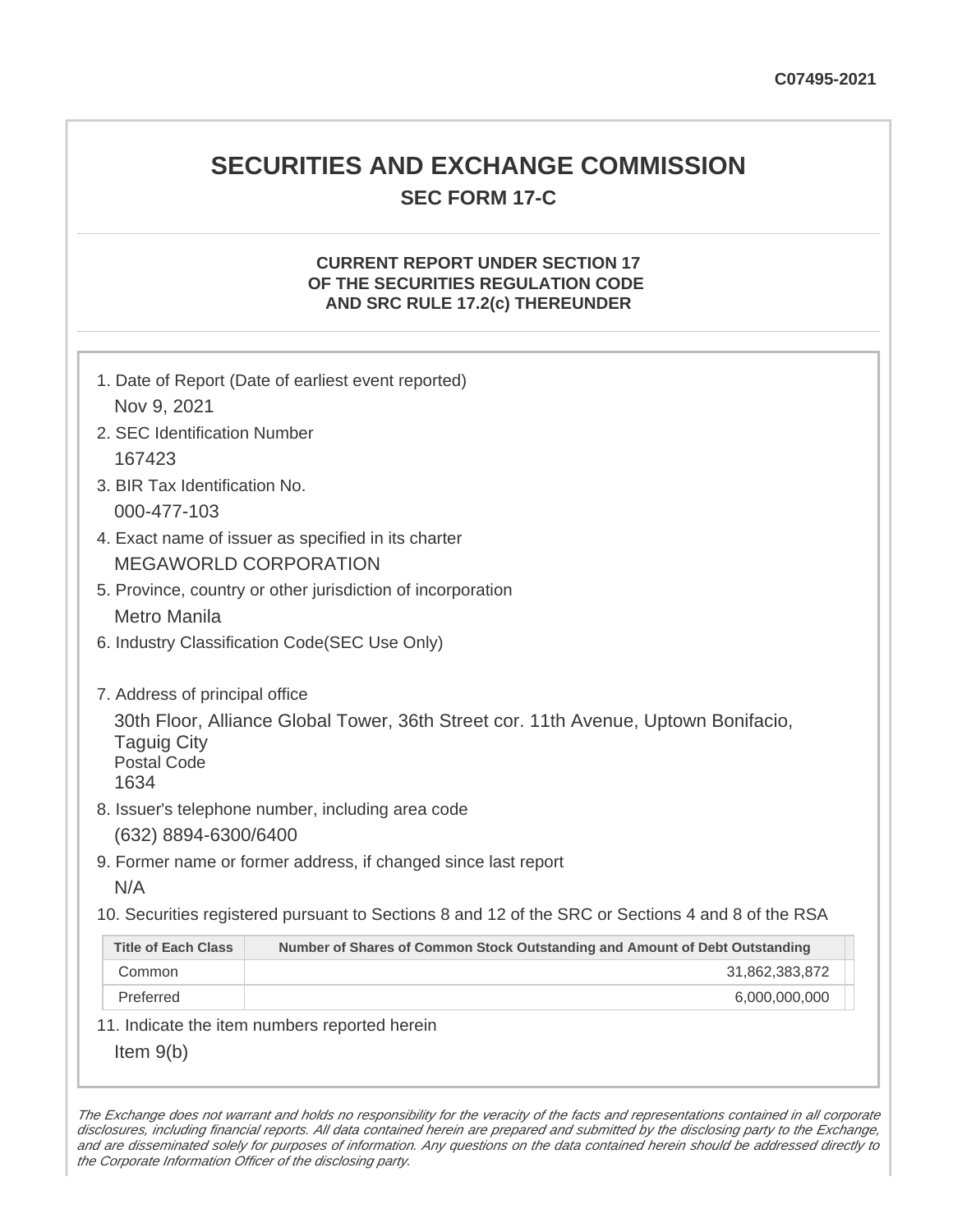

# **Megaworld Corporation MEG**

# **PSE Disclosure Form 9-1 - Share Buy-Back Transactions References: Section 9 of the Revised Disclosure Rules**

**Subject of the Disclosure**

Share Buy-Back Transactions

**Background/Description of the Disclosure**

Pursuant to the Corporation's buy-back program approved by the Board on 28 February 2020, the Corporation purchased from the open market, on 09 November 2021, a total of 300,000 common shares at the average price of Php3.3700 per share.

# **Type of Securities**

- **☑** Common
- □ Preferred N/A
- D Others N/A

### **Details of Share Buy-Back Transaction(s)**

| Date of Transaction | Number of Shares Purchased | <b>Price Per Share</b> |
|---------------------|----------------------------|------------------------|
| Nov 9, 2021         | 200,000                    | 3.3800                 |
| Nov 9, 2021         | 100,000                    | 3.3500                 |
|                     | 300,000                    |                        |

### **Effects on Number of Shares**

|                                                                                |                     | <b>Before</b>  |  | After          |
|--------------------------------------------------------------------------------|---------------------|----------------|--|----------------|
| <b>Outstanding Shares</b>                                                      |                     | 31,862,683,872 |  | 31,862,383,872 |
| <b>Treasury Shares</b>                                                         |                     | 508,182,000    |  | 508,482,000    |
|                                                                                |                     |                |  |                |
| <b>Cumulative Number of</b><br><b>Shares Purchased to</b><br>Date <sup>1</sup> | 378,562,000         |                |  |                |
| <b>Total Amount</b><br><b>Appropriated for the</b><br><b>Buy-Back Program</b>  | Php5,000,000,000.00 |                |  |                |